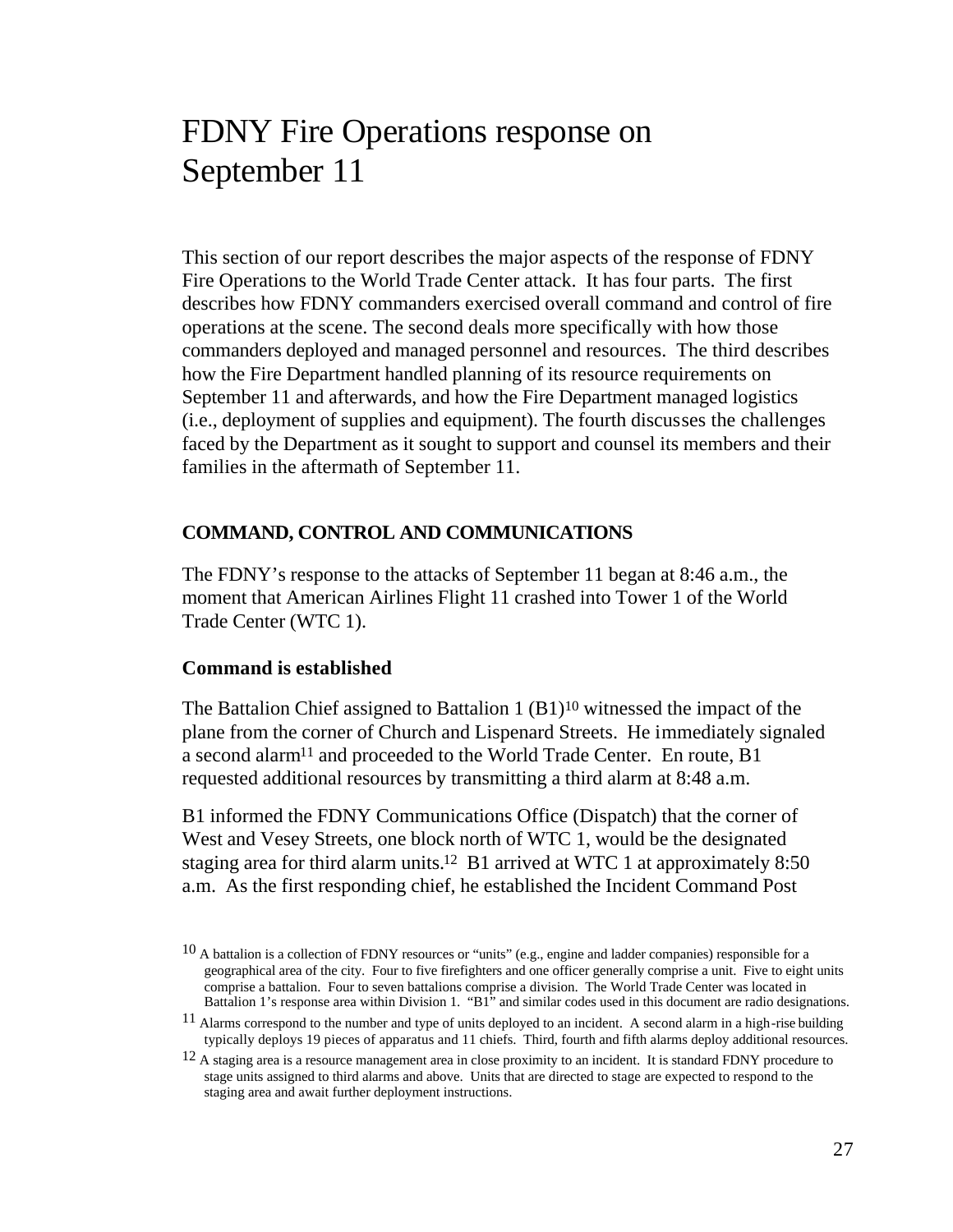(ICP) in the lobby, per FDNY's high-rise firefighting procedures.13 In approximately 10 minutes, from 8:50 a.m. to about 9:00 a.m., Incident Command was established and passed (according to protocol) from B1 to the First Division Chief (D1) to the Citywide Tour Commander 4D (CWTC-4D)14 and finally to the Chief of Department (COD) (see Exhibit 2 for a command and control timeline).

At approximately 9:00 a.m., the Incident Commander moved the Incident Command Post from the lobby of WTC 1 to the far side of West Street (an eightlane highway) opposite WTC 1, because of the increasing risk from falling debris within and around the lobby and other safety concerns. Chief officers considered a limited, localized collapse of the towers possible, but did not think that they would collapse entirely. The command post in the lobby of WTC 1 became the Operations Post15 (OP-1) for WTC 1, reporting to the ICP. This Operations Post was managed by senior chiefs and was responsible for all operations in WTC 1, including the assignment of units to search and rescue operations in that building. It was necessary for the chiefs to remain in the lobby so they would have direct access to important building systems, such as controls for alarms, elevators, and communications systems.

The Field Communications Unit (Field Com) set up operations at the West Street ICP at approximately 9:15 a.m., in accordance with protocols. This unit was responsible for tracking the location and job assignment of all resources at the incident (e.g., which units responded to which alarms and which units were assigned to each tower). Field Com was also responsible for coordinating the assignment of additional units to the incident with Dispatch, upon request by the Incident Commander.

Our interviews with the chief officers in charge of the Operations Post in WTC 1 indicated that, early in the response, they decided that operations in WTC 1 should focus on search and rescue of injured and trapped civilians. The chiefs dispatched units from the lobby of WTC 1 to higher floors in two situations:

- ¶ In response to specific distress calls (e.g., people stranded in elevators, trapped in rooms, or hurt who would either call 911 or contact OP-1 directly through WTC 1's internal telephone system).
- ¶ To ensure that floors below the fire had been totally evacuated.

<sup>&</sup>lt;sup>13</sup> An Incident Command Post is the location from which all aspects of an incident, including operations, logistics, and planning are managed.

<sup>&</sup>lt;sup>14</sup> The Citywide Tour Commander is a staff chief responsible for FDNY operations throughout the city. One citywide tour commander is on duty at all times. On September 11, seven citywide tour commanders were designated CWTC-4A through H, except for the designation CWTC-4F, which was unused.

<sup>15</sup> An Operations Post is where operations are led for one component of the incident.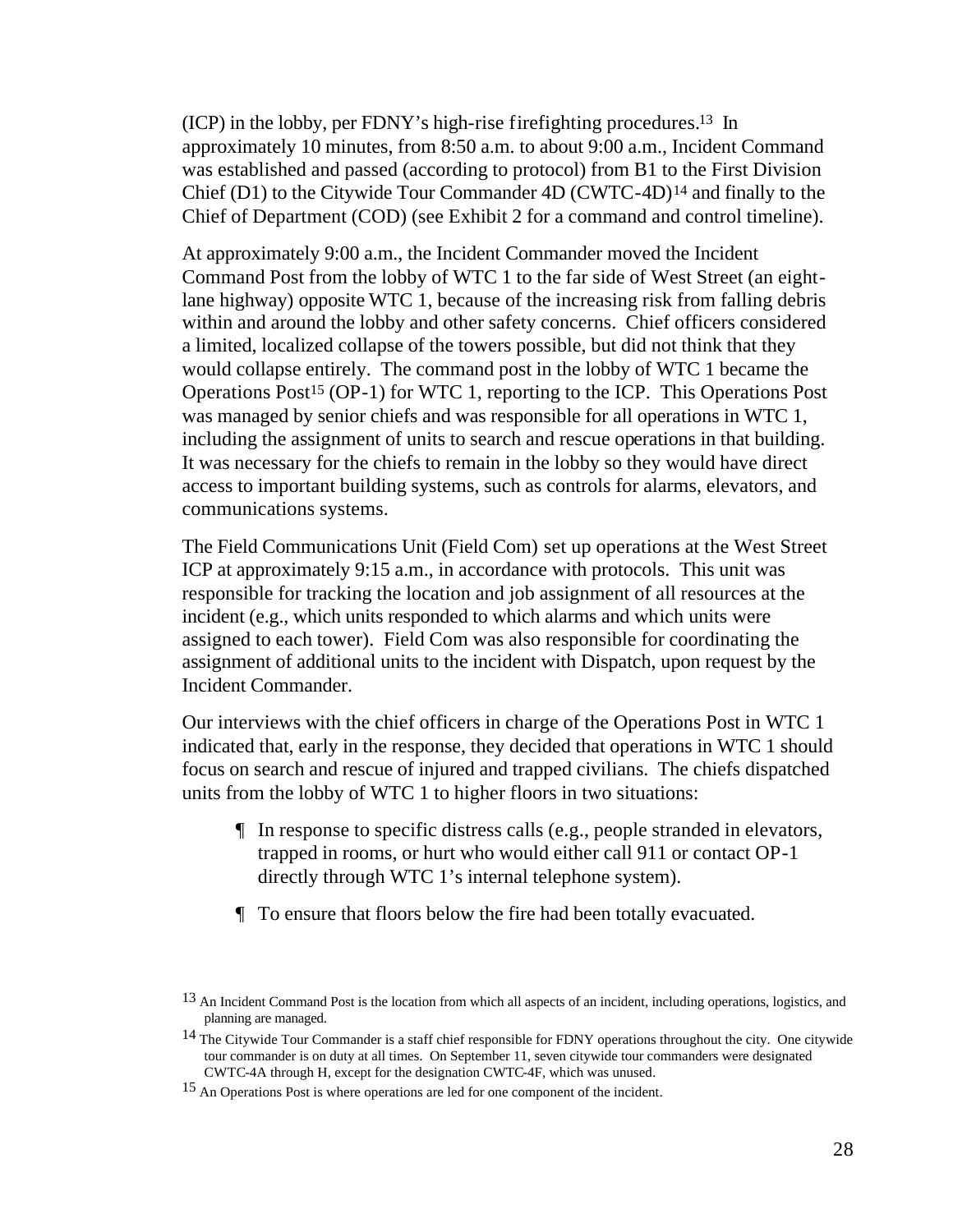Units arriving at the lobby of WTC 1 checked in with the chief officers at the Operations Post for their assignments. Chief officers sent these units up into the building in a controlled, orderly way.

Before 9:00 a.m., D1 and B1 directed Port Authority personnel to evacuate surrounding buildings as a precautionary measure.

# **Plane hits WTC 2**

At 9:03 a.m., United Airlines Flight 175 hit World Trade Center Tower 2 (WTC 2). Resources were immediately deployed to WTC 2 from the West and Vesey staging area and WTC 1. CWTC-4B, in coordination with the Incident Commander and chiefs in command of OP-1, established an additional Operations Post in the lobby of WTC 2 (OP-2), reporting to the Incident Commander.As at WTC 1, we believe that chiefs sent units arriving at WTC 2 up into the building in a controlled, orderly way.

# **Chiefs designate staging areas**

As the mobilization escalated, senior chiefs established staging areas near the World Trade Center. However, as units approached, many failed to report to these areas and instead proceeded directly to the tower lobbies or to other parts of the incident area (see Exhibit 3 for a staging timeline).

For instance, early in the response B1 designated the corner of West and Vesey Streets as the staging area for third alarm units. Starting at 8:53 a.m., Dispatch sent radio instructions to these units to stage at West and Vesey. At 8:57 a.m., the Chief of Department, while still en route to the incident, requested the assignment of a staging chief to coordinate activities at West and Vesey. He then issued a fifth alarm for WTC 1 and responding units were instructed to report to this staging area.

At 9:12 a.m., the Chief of Department issued a fifth alarm for WTC 2 and at approximately 9:16 a.m., the corner of West and Albany Streets (two blocks south of the World Trade Center) was designated as the staging area for WTC 2. All units responding to that fifth alarm were directed by Dispatch to stage there. Citywide Tour Commander CWTC 4E assumed command of that area as the staging chief.

However, it is unclear whether all units received Dispatch's radio transmissions instructing them to stage because the units were not explicitly asked to confirm receipt of the transmission and they did not acknowledge the messages. Some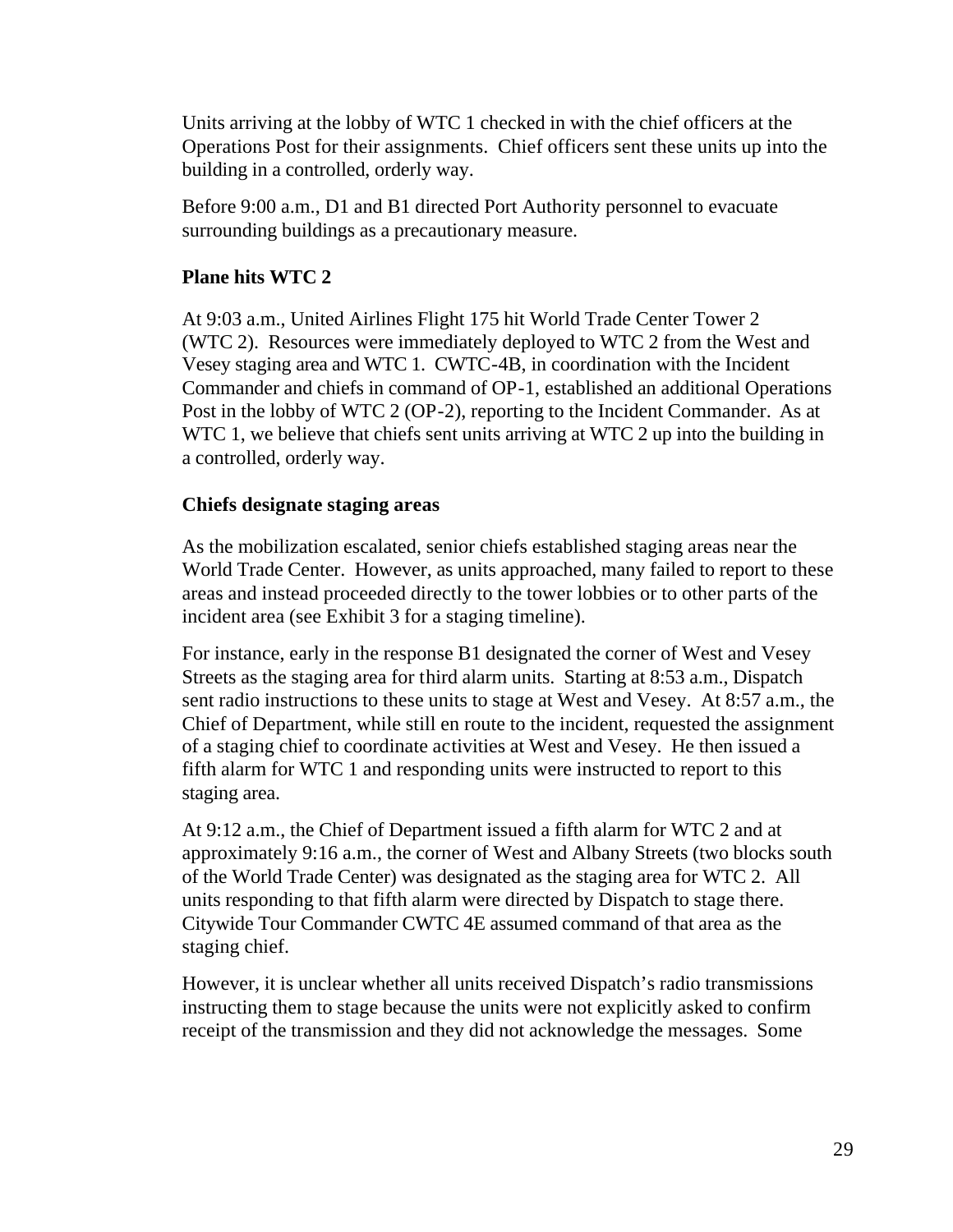units responding to WTC 2 from Brooklyn may have been in the Brooklyn-Battery Tunnel, out of the reach of the Dispatch's radio communication and Mobile Data Terminal<sup>16</sup> (MDT) systems, when the staging directions were transmitted.

As units converged on the scene and civilians were evacuated, there was traffic congestion and gridlock in the area. Several units traveling from the north had difficulty getting to their staging area south of the towers. Our interviews and reviews of dispatch tapes suggest that several responding units were unable to reach their staging areas with their apparatus and therefore proceeded on foot directly to the tower lobbies.

Among those units that failed to report to the West and Albany staging area were those responding to the fifth alarm for WTC 2. Interviews indicated that several units (probably including those responding to this fifth alarm) traveled past this staging area on their apparatus. After waiting approximately 23 minutes for adequate resources to arrive at the West and Albany staging area, CWTC-4E issued an additional second alarm for WTC 2. Units responding to this additional second alarm did report to the staging area.

At 9:47 a.m., the Incident Commander requested additional resources and issued a third fifth alarm for the incident. Units were directed to respond to the West and Vesey staging area.

The lack of staging had several effects.

- ¶ Chief officers on the scene, the Field Communications Unit, and Dispatch could not accurately track the whereabouts of all units.
- ¶ Units that failed to stage may have not received necessary information and orientation before going into the towers. As a result, several companies that were not from surrounding battalions had problems differentiating WTC 1 from WTC 2. Interviews with chief officers in command of the WTC 1 Operations Post indicated that several units that arrived there asked for confirmation of whether they were in the lobby of WTC 1 or WTC 2.
- ¶ If units had staged according to protocol, other units that were dispatched to the WTC might have been kept instead in the citywide pool. For example, the additional second alarm issued by CWTC-4E led to the dispatch of eight additional units to the incident.

<sup>&</sup>lt;sup>16</sup> A Mobile Data Terminal is a computer screen and printer in an apparatus (e.g., engine or ladder truck) that can receive and send data such as deployment instructions and confirmations.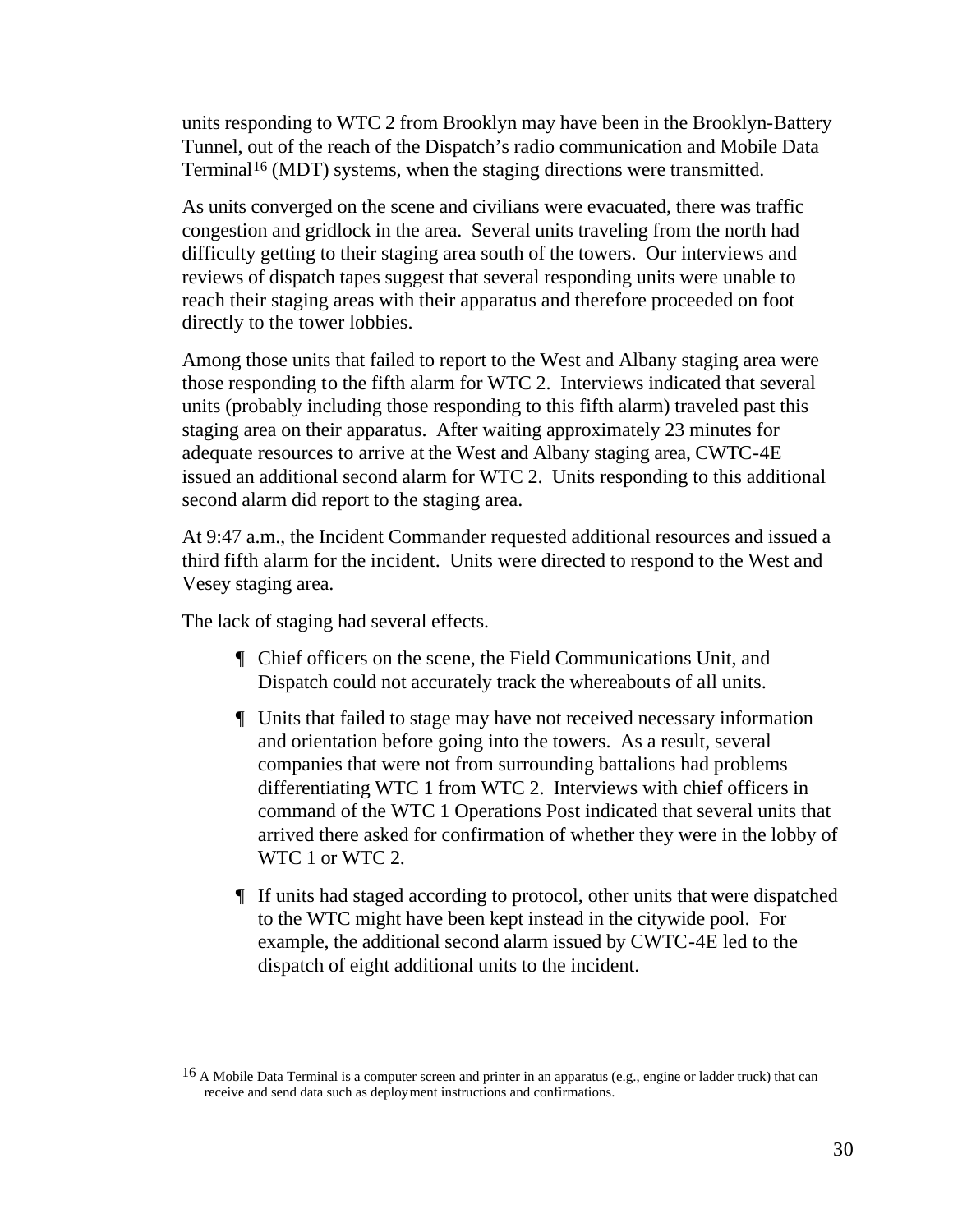#### **Communications limitations emerge**

A number of communications difficulties hindered FDNY chief officers as they coordinated the response. For instance, problems with radio communications left the chief officers in the lobby of WTC 1, and probably those in WTC 2, with little reliable information on the progress or status of many of the units they had sent up into the buildings. The portable radios that were used by the FDNY on September 11 do not work reliably in high-rise buildings without having their signals amplified and rebroadcast by a repeater system. The World Trade Center had such a system, but chief officers deemed it inoperable early in the response after they tested it in the lobby of WTC 1. With the repeater malfunctioning, the chiefs in the lobby of WTC 1 would not have been able to communicate with any units whose radios were tuned to the repeater channel, even if such units were just a few feet away from them. On the other hand, the command and tactical channels on these radios do support some, albeit unreliable, communications in high rises. Therefore, the chiefs decided to use their command and tactical channels<sup>17</sup> for operations in WTC 1.

Radio communications between chief officers in the lobby of WTC 1 and the units they sent in the building were sporadic. The chiefs were able to get through to some units sometimes, but not others. Some units acknowledged receiving radio communications some times, but not others. This left the chiefs not knowing whether their messages failed to get through, whether the units failed to acknowledge because they were busy with rescue operations, or whether the units did acknowledge, but the acknowledgement did not get through. Because information about civilians in distress continued to reach the Operations Post in the lobby, the chief officers decided to continue their attempts to evacuate and rescue civilians, despite the communications difficulties. We believe that the chiefs and units in WTC 2 faced similar communications problems.

In attempts to improve their communications, chief officers tried to deploy the Department's mobile repeater and give units "standpipe phones" that could be connected to boxes along the building's standpipe system. These were all ineffective. Chief officers in WTC 1 had some success in getting information to units in high floors by instructing units in lower floors to relay messages to them.

When WTC 2 was hit, several chiefs who were in WTC 1 proceeded to that building, but first they coordinated with other chiefs the selection of command and tactical channels for the different towers.

<sup>&</sup>lt;sup>17</sup> Tactical radio channels are used for on-scene communications among chiefs and the units they command. Chiefs provide directions to units on this channel while units provide status reports to the chiefs and each other and request assistance. Command channels are used by chiefs at an incident to communicate with each other.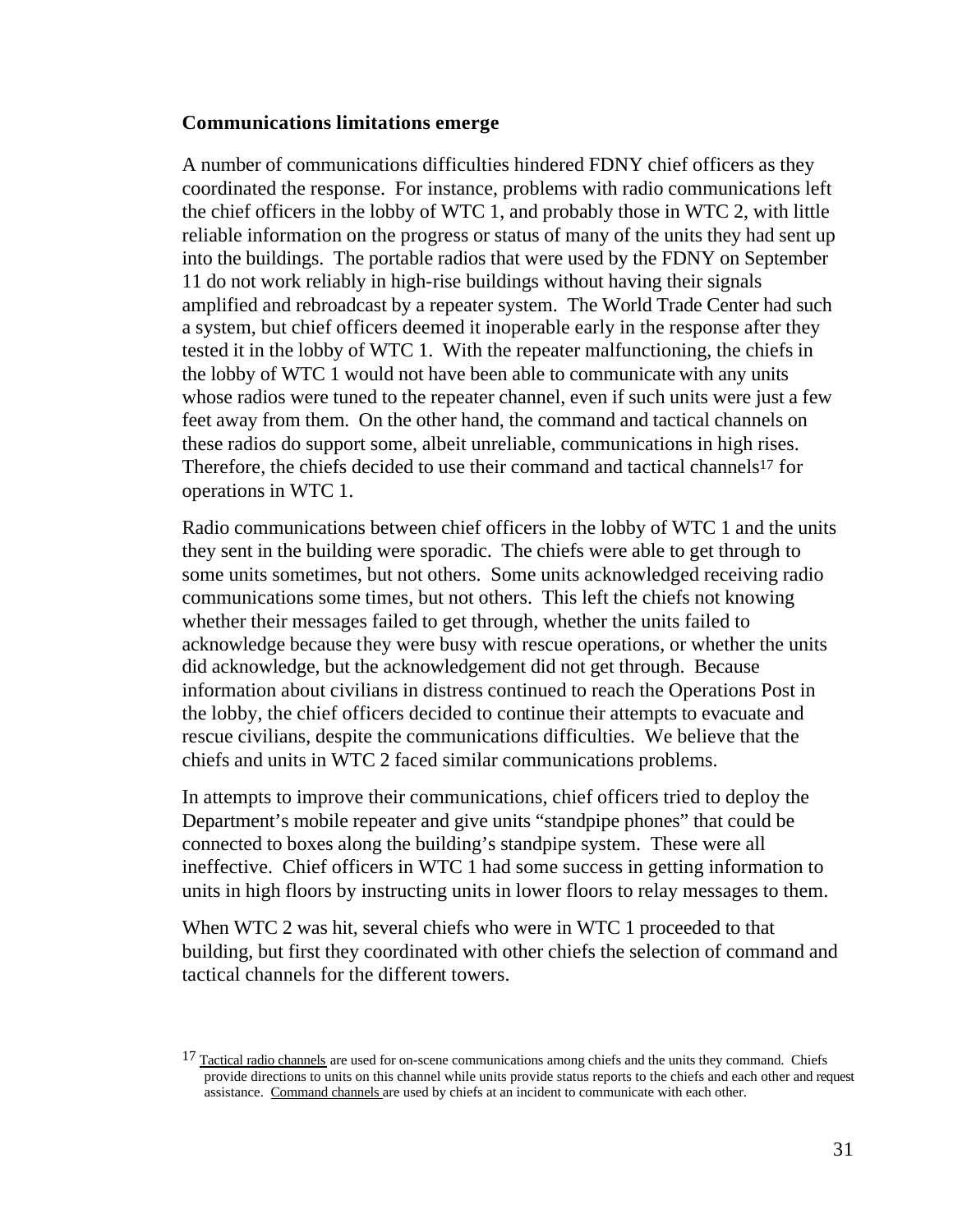Chief officers in the lobbies of both towers also had very little reliable information about what was happening outside the towers, beyond their communications with the ICP. They had no reliable sources of intelligence and had no external information about the overall status of the incident area, the condition of the towers or the progression of the fires. For example, they had no access to television reports or reports from an NYPD helicopter that was hovering above the towers. This lack of information hindered their ability to evaluate the overall situation.

#### **Threat of third plane is announced**

At approximately 9:30 a.m., personnel in the lobby of WTC 1 heard an unconfirmed report of a threat from a third plane. Due to this announcement and communications problems that were constraining command and control capabilities, CWTC-4D broadcast over the FDNY tactical radio channel assigned to WTC 1 an order to all FDNY members to come down to the lobby of WTC 1. There was no acknowledgement by officers or firefighters of the order.

Shortly after the order was given, chief officers in the lobby learned that the threat of a third plane was false. At this point, the chiefs continued the search and rescue operations.

#### **Most of FDNY's senior leadership responds to scene**

As the mobilization of personnel and resources grew, most of the senior uniformed and civilian leadership of the FDNY responded to the scene, including all senior Fire and EMS operations officers. Out of 32 staff chiefs and members of the executive staff,18 26 responded to the incident area, 22 of which arrived prior to the first collapse. Members of the executive staff who responded prior to the first collapse included the Fire Commissioner, Chief of Department, Chiefs of Fire and EMS Operations, and seven out of nine staff chiefs. The remaining two staff chiefs responded after the collapse of the towers.

The experience and leadership of these senior chiefs proved crucial to re-establishing command and control after the towers collapsed. However, had some senior officers remained at a separate, protected location with the appropriate communications infrastructure, they may have been better able to support maintenance or re-establishment of incident command and control. Or they could have improved management of the Department's resource pool to

<sup>&</sup>lt;sup>18</sup> The 32-member executive staff includes the civilian fire commissioners who are responsible for bureaus within the Department, along with the Chief of Department, Chief of Operations, the Chief Fire Marshall and the nine staff chiefs. Staff chiefs include the seven citywide tour commanders, the Chief of Safety, and the Chief of Fire Prevention.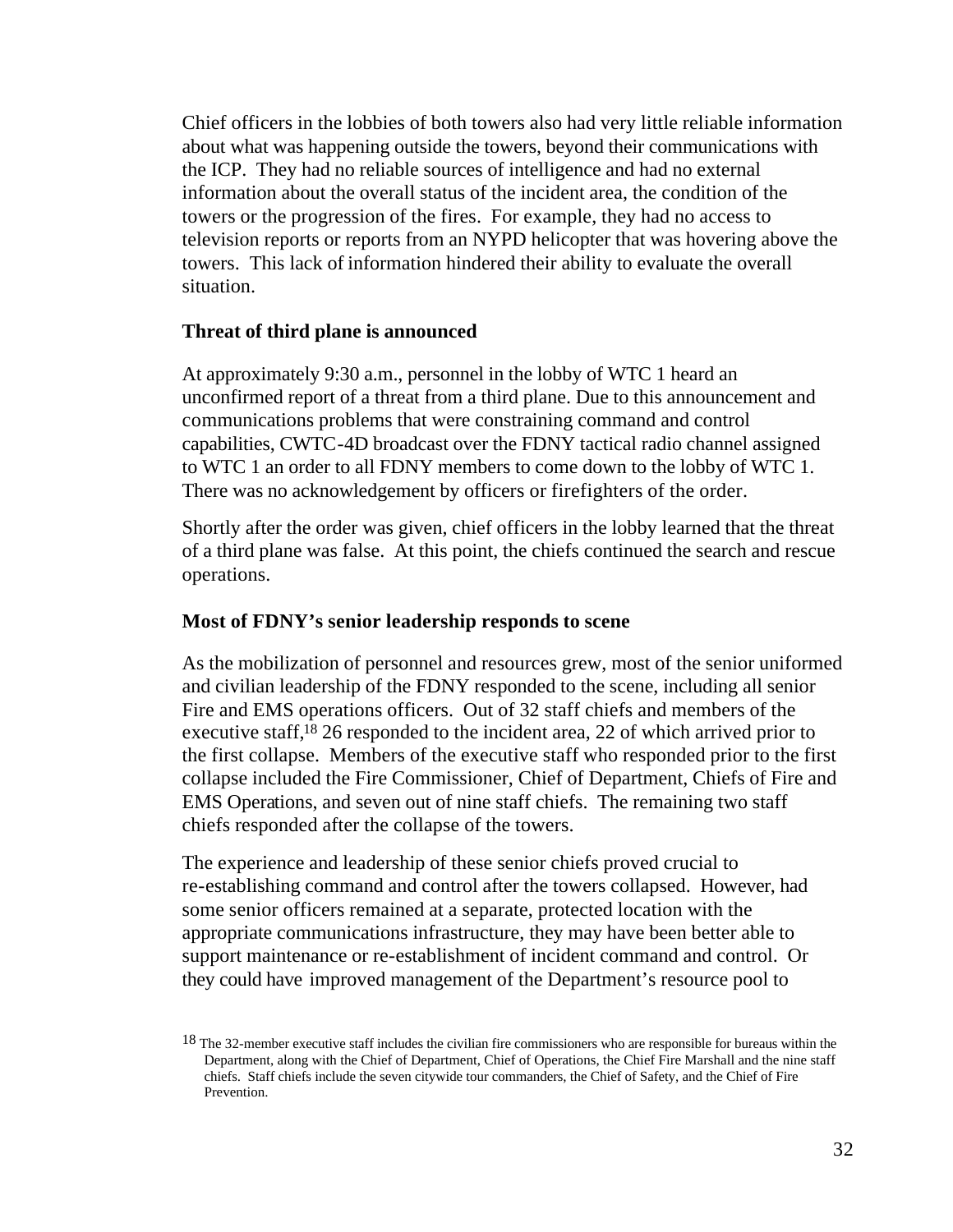ensure that all appropriate resources were sent to the scene, while at the same time fully protecting the rest of the city in case of another major incident.

Many of the senior civilian FDNY staff members who responded to the scene had no role or responsibility in the response.

# **WTC 2 collapse destroys Command Post**

The collapse of WTC 2 at 9:59 a.m. killed many civilians and first responders and destroyed the Incident Command Post on West Street and the Field Communications Unit. The collapse weakened the command and control structure as Fire and EMS chiefs at the ICP, including the Incident Commander, sought shelter in nearby structures.

However at OP-1, in the lobby of WTC 1, the collapse of WTC 2 was not immediately apparent. Our interviews indicate that many believed that a partial collapse within the lobby of WTC 1 had occurred or that the elevators or other debris had fallen into the lobby of WTC 1. The lobby of WTC 1 filled with blinding dust and debris and became untenable. In almost complete darkness, firefighters, officers, chiefs and civilians were forced to leave the lobby of WTC 1. Prior to searching for an exit for himself, B1 issued an order at approximately 10:00 a.m. over the portable (handie talkie) radio for all FDNY members to evacuate WTC 1*.*

Many firefighters and officers operating in WTC 1 informed us that they were unaware that WTC 2 had collapsed when they heard the order to evacuate. Also, firefighters and officers on upper floors never heard the evacuation order. In some cases, these firefighters were told by other firefighters that the evacuation order had been issued.

# **WTC 1 collapse impairs incident command**

After the collapse of WTC 2, the Incident Commander and personnel operating at the Incident Command Post moved north on West Street toward Chambers Street. However, the Incident Commander along with other members of the command and executive staff returned to the incident area to assess the situation and were killed at 10:29 a.m. when WTC 1 collapsed.

Between 10:29 a.m. and 11:28 a.m., incident command and control was seriously impaired.Several factors complicated efforts to re-establish it. Dispatch and the staff chiefs were unable to determine which chiefs had survived the collapses, where they were, what resources were available in different sectors of the incident area, if there was an ICP, and who the Incident Commander was. In addition, radio communications were difficult due to the large numbers of transmissions, which included attempts to locate personnel, mayday calls and company units seeking orders. Several chief officers, including Division Chief 6 (D6), the Chief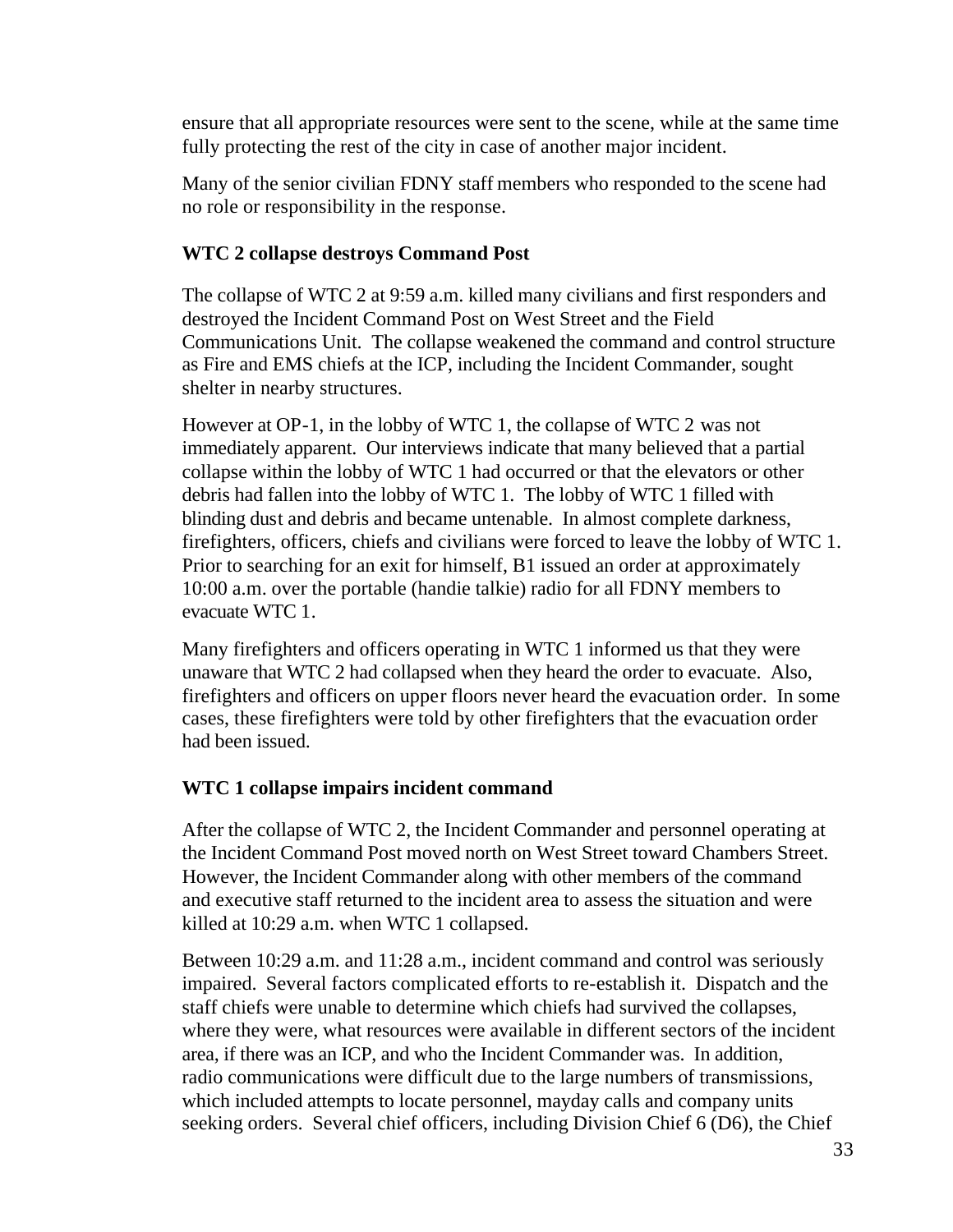of Fire Prevention, CWTC-4A and CWTC-4C, took the initiative to re-establish the incident command and control structure. This process led to the emergence of multiple, sometimes co-existing ICPs (see Exhibit 4).

## **Incident command reestablished**

At the request of Dispatch at approximately 11:28 a.m., a single ICP was designated at West and Chambers when CWTC-4C assumed Incident Command (see Exhibit 5 for sample exchanges between Dispatch and responding chiefs and for sample, illustrative quotes from interviews regarding the re-establishment of command).

The ICP remained at West and Chambers until approximately 6:00 p.m. and was then moved to West and Vesey, closer to the incident area, where it remained until the morning of September 15. At that time, the ICP was relocated to Engine 10 and Ladder 10's quarters at 124 Liberty Street. On Monday, September 17, the ICP was moved to larger premises at Battalion 1, Engine 7 and Ladder 1's quarters at 100 Duane Street.

# **RESOURCE DEPLOYMENT AND MANAGEMENT**

The response of FDNY Fire Operations personnel to the World Trade Center on September 11 was unprecedented in scale and scope. More than 200 Fire units responded, approximately half of all units in the city. In the first three hours alone, 121 engine companies, 62 ladder companies, and 27 fire chief officers were assigned to the incident.19 This corresponds to 61 percent of engine companies, 43 percent of ladder companies, and 47 percent of chief officers (see Exhibit 6 for the resource deployment timeline and Exhibits 7 and 8 for apparatus and chief deployment).

Much of this massive response was ordered by chief officers as they dealt with an increasingly dangerous and challenging situation. However, some of the response occurred outside regular command procedures. The size of the response taxed the FDNY's efforts to effectively deploy and manage its personnel and resources.

# **Units ask to be dispatched to the WTC**

For example, as the mobilization increased, a number of Fire units that had not been assigned to the incident – but wanted to help – contacted the Fire Dispatch

<sup>&</sup>lt;sup>19</sup> In addition to 183 ladder and engine units, nearly all special operations units of the Department were assigned to the incident.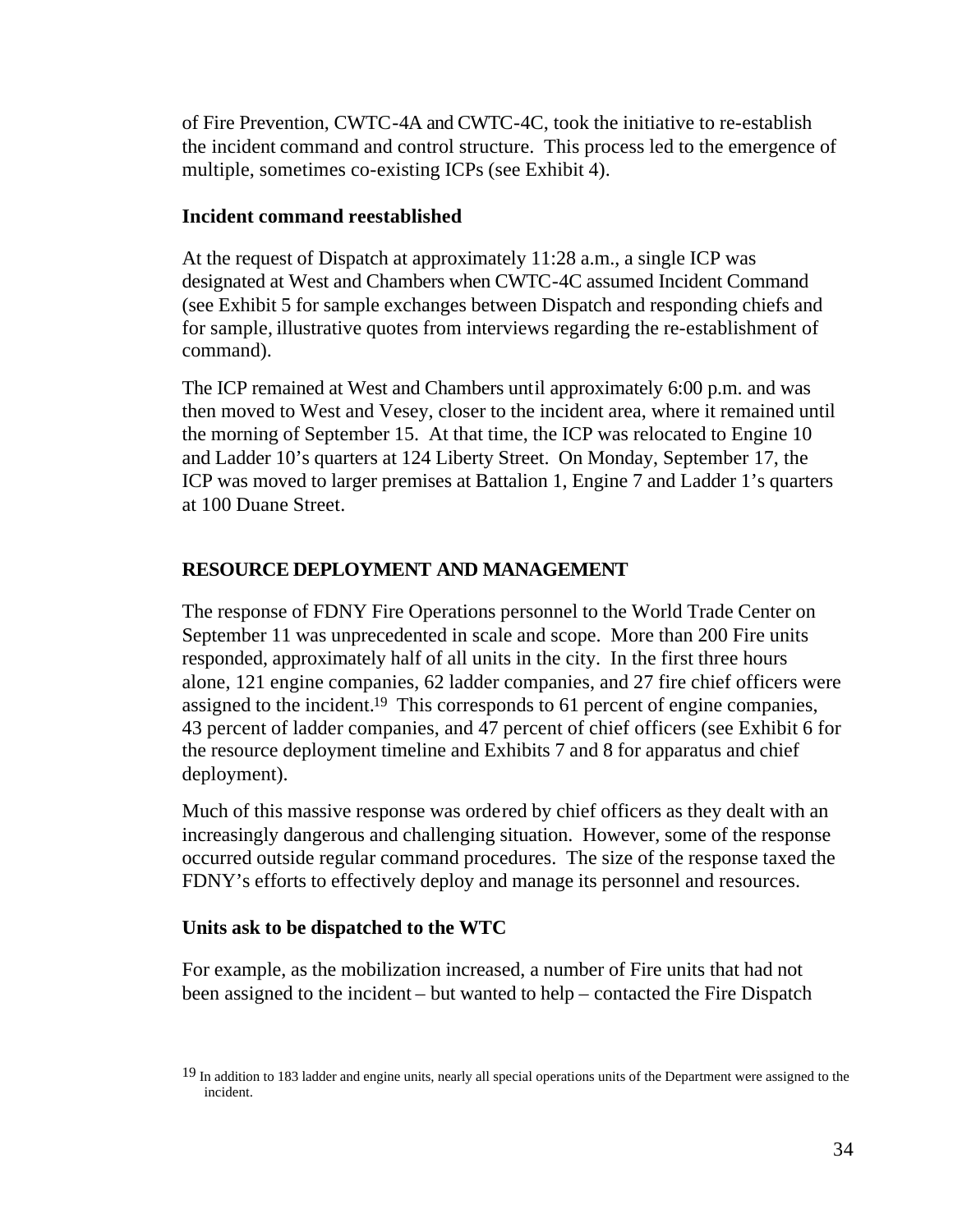Center repeatedly by radio, asking that they be authorized to respond. In some of these cases, Dispatch relented and assigned them. Many EMS and private ambulance units did the same with the EMS Dispatch Center. This complicated efforts by the dispatchers to manage the response and, in some cases, led to the deployment of units that probably would not have been deployed had they not insisted.

# **Self-dispatch of Fire units is minimal**

Out of the more than 200 Fire units responding, only four proceeded to the incident without being deployed by Fire Dispatch. Of these units, two informed Dispatch that they were responding and demanded an MDT ticket assigning them to the incident. Two others proceeded directly to the incident without Dispatch's knowledge: one of these responded at approximately 9:20 a.m. after responding to an unrelated incident. Another unit sent a radio transmission regarding injured civilians on the 35th floor of WTC 1 despite the fact that Dispatch records at that time indicated that this unit was available at the firehouse.

# **Incident timing leads to response of off-duty firefighters**

Another factor that increased the size and complexity of the response was the timing of the attack. Because the attack coincided with the change of tours in the firehouses at 9:00 a.m., numerous units responded with both night-tour and daytour members. (Exhibit 9 contains examples of units responding with additional off-duty personnel who were ending their shift.).

In addition, other off-duty firefighters and officers reported to firehouses and directly to the incident scene in response to the recall issued by the Department. Some recalled firefighters responded to the scene by riding with on-duty units.

Normally, the officer in charge of each company knows the names of all firefighters and officers responding to an incident. At the start of every tour, the officer fills out a "riding list," a form recording the names of personnel assigned to each apparatus. One copy of the riding list is stored on the apparatus and the officer keeps another copy himself. Multiple riding lists were destroyed on September 11. This was one of several factors that prevented the Department from having accurate records of those who responded to the incident.

# **Recall mobilizes additional off-duty firefighters**

The Chief of Department directed issuance of a recall of all off-duty firefighters and officers at 9:29 a.m. The recall order was broadcast by public media outlets and dispatched across FDNY radio channels. Thousands of off-duty firefighters and EMS personnel left their families to help the city and the Department respond to the attacks.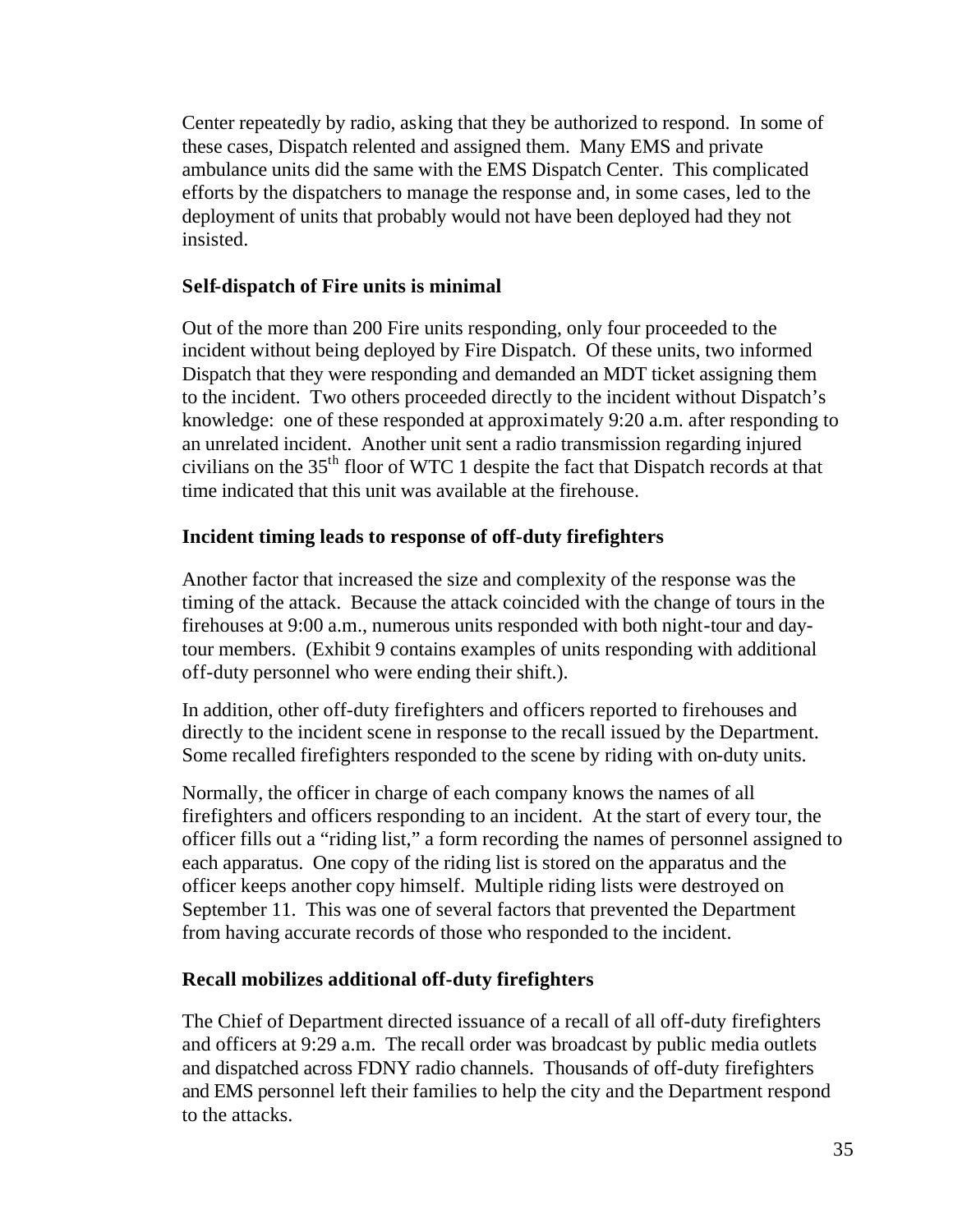While the Fire Department had a recall procedure for Fire Operations personnel, it had not been activated for more than 30 years and personnel received no training in its activation. As a result, the recall was disorganized and ineffective. The initial recall order did not include specific directions on where firefighters were to report. Recalled firefighters responded to multiple locations, including directly to the incident area, the firehouse closest to their location at the time of the recall, their own firehouse, or to recall staging areas which were established and communicated later in the morning.

Our interviews revealed that the Department faced substantial logistical problems transporting and equipping members responding to the recall, even after they had assembled in recall staging areas or had deployed to the incident area. All reserve apparatus and vehicles were put in service with recalled personnel. They were used at the WTC incident as well as to augment citywide coverage.

## **Mutual aid request brings Nassau and Westchester units**

Before September 11, the FDNY had rarely requested mutual aid from departments outside the city to support fire operations. The Department had no process for evaluating the need for mutual aid, nor any formal methods of requesting that aid or managing it. Therefore, the Department had limited ability to evaluate how mutual aid could be integrated into its operations. However, due to the magnitude of the WTC incident, FDNY personnel sought mutual aid from Westchester County at approximately 10:07 a.m., and from Nassau County at 10:23 a.m.

These initial mutual aid requests did not specify the level and type of resources needed. In addition, the FDNY did not have adequate information on the resources and capabilities of departments in surrounding cities and counties (e.g., the size, capabilities and expertise of different units). And, the FDNY had minimal operational training with surrounding fire departments, and hence had limited ability to evaluate whether and how resources from other departments could be integrated with the FDNY's operations. For instance, it could not tell whether procedures could be integrated, equipment could interoperate, and whether the capabilities of units with the same names (e.g., rescue or hazmat) were comparable.

Our interviews and review of dispatch tapes indicate that mutual aid received from neighboring fire departments on September 11 consisted primarily of engine and ladder units. Some mutual aid units deployed to staging areas. Some deployed directly to the incident and others were paired with FDNY units to help maintain citywide coverage.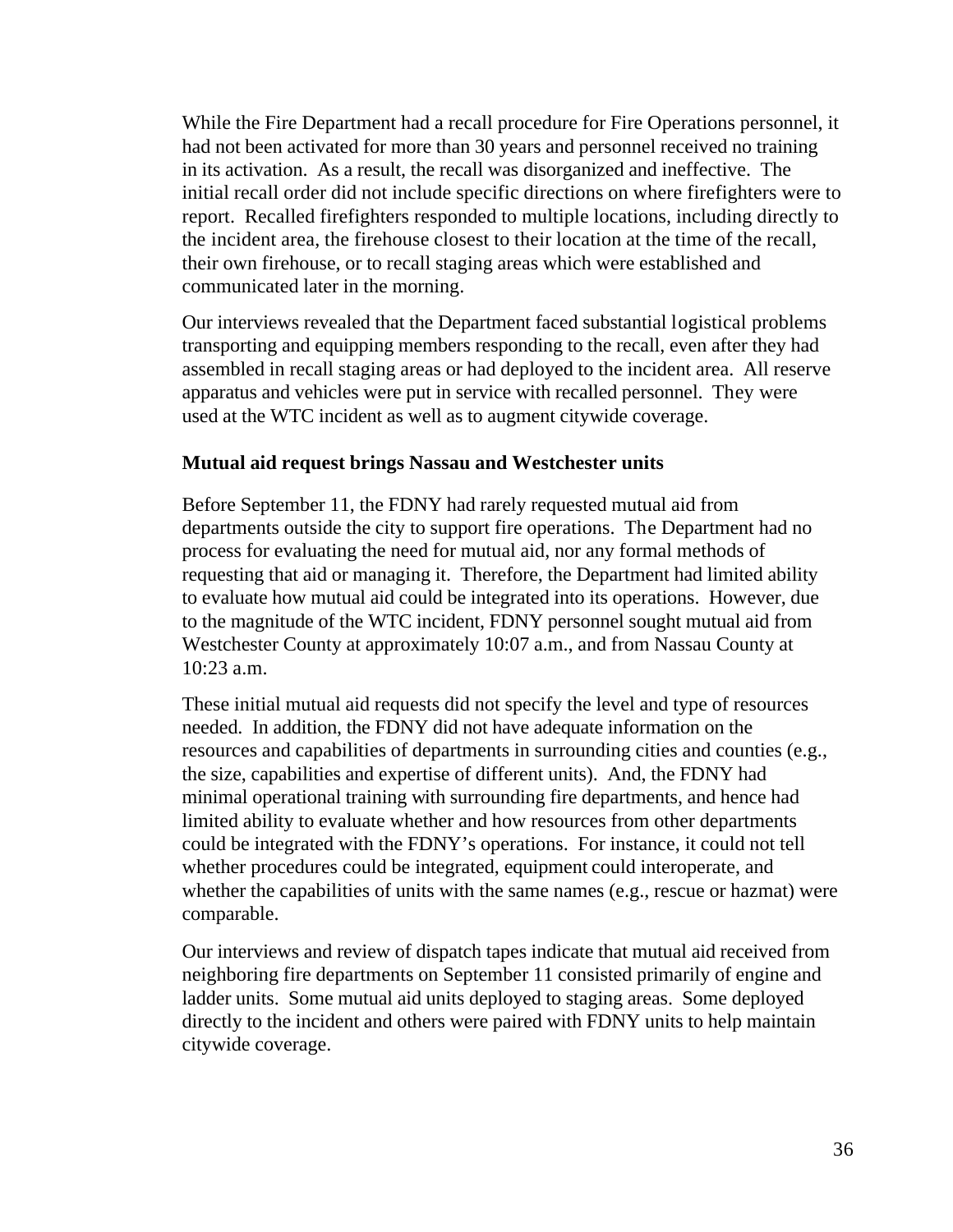#### **Personnel tracking systems were insufficient**

FDNY systems to track personnel at incidents proved insufficient on September 11, as they lacked accuracy and were lost when the towers collapsed.

The FDNY Field Communications Unit was responsible for tracking the assignment of Fire units to different alarms, the release of units from the staging area to the incident area and unit locations at the incident. This unit worked next to the Incident Command Post and kept records on a magnetic command board, using small magnets placed on a diagram to indicate unit locations. This record was most likely inaccurate because many units went directly to the tower lobbies instead of their assigned staging areas. Field Com was destroyed at 9:59 a.m. when WTC 2 collapsed, and all unit assignment records were lost since the FDNY Field Communications units cannot create a remote back up of deployment records.

FDNY protocols also provide that operations posts at major incidents keep detailed records of deployments within their area of responsibility. A communications coordinator (Comcord) is designated at each operations post, responsible for tracking unit assignments and managing communications between tactical and command channels. Like Field Com, the Comcord uses a magnetic command board for record keeping. The Comcord sketches the building with a marker on the command board and places magnets designating individual units in the appropriate locations on the sketch to represent each unit's location within the building. In this case, the operations posts were located in the lobbies of the two towers. B2 was designated the Comcord in the lobby of WTC 1. It is likely that this procedure was also carried out in the lobby of WTC 2.

Radio difficulties on September 11 contributed to the complexity of keeping accurate records of individual units and tracking their progress. After units were given their assignments, the only way for the Comcords and other chief officers to track their whereabouts was through radio communications. Comcords could not ascertain, without a radio query and a response, whether units assigned to search a specific floor had reached that floor or the location of an individual firefighter in danger.

The command boards utilized by Comcords at the operation posts were destroyed when the towers collapsed. Just as with Field Com, all the information captured on them was lost, as there were no methods in place to back up the records of unit assignments.

The limitations of this tracking system were not unique to the response to the World Trade Center incident. However, the magnitude of the response, difficulties with in-building communications and the response from off-duty firefighters on September 11 significantly increased the uncertainty of firefighter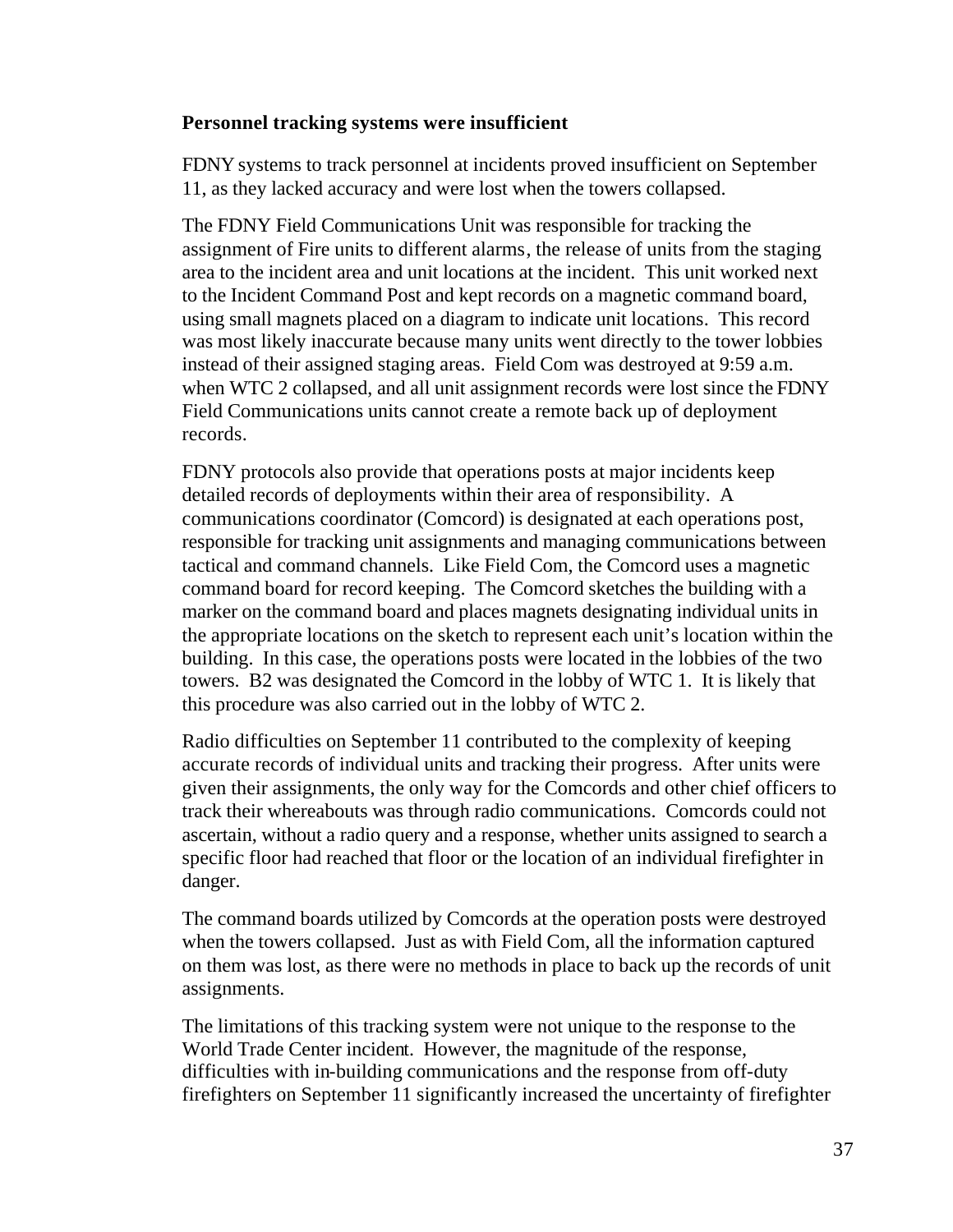and unit locations. As a result, following the collapses, the Department could not quickly create a reliable list of missing and dead personnel.

## **Inter-agency coordination was minimal**

Throughout the response on September 11, the FDNY and NYPD rarely coordinated command and control functions and rarely exchanged information related to command and control. For example, there were no senior NYPD chiefs at the Incident Command Post established by the Fire Department. We believe there were very limited communications, either directly or through a liaison, between senior FDNY chief officers and the senior officers in charge of the NYPD response. In addition, some potentially important information on the structural integrity of the buildings never reached the Incident Commander or the senior FDNY chiefs in the lobbies.

The evacuation and subsequent destruction of the headquarters of the city's Office of Emergency Management (OEM) in WTC 7 further impaired the coordination process among the FDNY, NYPD and other responding agencies on September 11.

# **Citywide coverage was maintained**

As FDNY committed large numbers of units to the WTC incident, it followed existing procedures and protocols to maintain citywide coverage for fire operations. During the initial three hours of the incident, Dispatch relocated 68 units throughout the city to ensure coverage. In addition, at 9:00 a.m., FDNY reverted to a response status known as "Fallback 3"at the discretion of the Bureau of Fire Communications. Fallback refers to a situation in which the normal response to an alarm is lowered during a period of inordinately heavy fires or during an emergency that affects an entire borough or boroughs. This lowered response means that fewer units will respond initially to a first alarm and that additional units will be committed only after further evaluation. Fallback 3 corresponds to the minimum apparatus response to an alarm.

Dispatch also created several dispatch staging areas and directed resources in the citywide pool to these areas to facilitate resource management and expedite the response time to the WTC incident.

Even with the commitment of a massive amount of resources by FDNY to the WTC incident and the significant loss of resources resulting from the collapse of the towers, citywide coverage for regular fire operations was maintained. Average fire incident response times on September 11 did increase, but only by about one minute, to an average of 5.5 minutes. The total number of calls for fire related assistance received on September 11 was comparable to the same 24-hour period the previous year, 2,322 versus 2,225 respectively. Response times within the city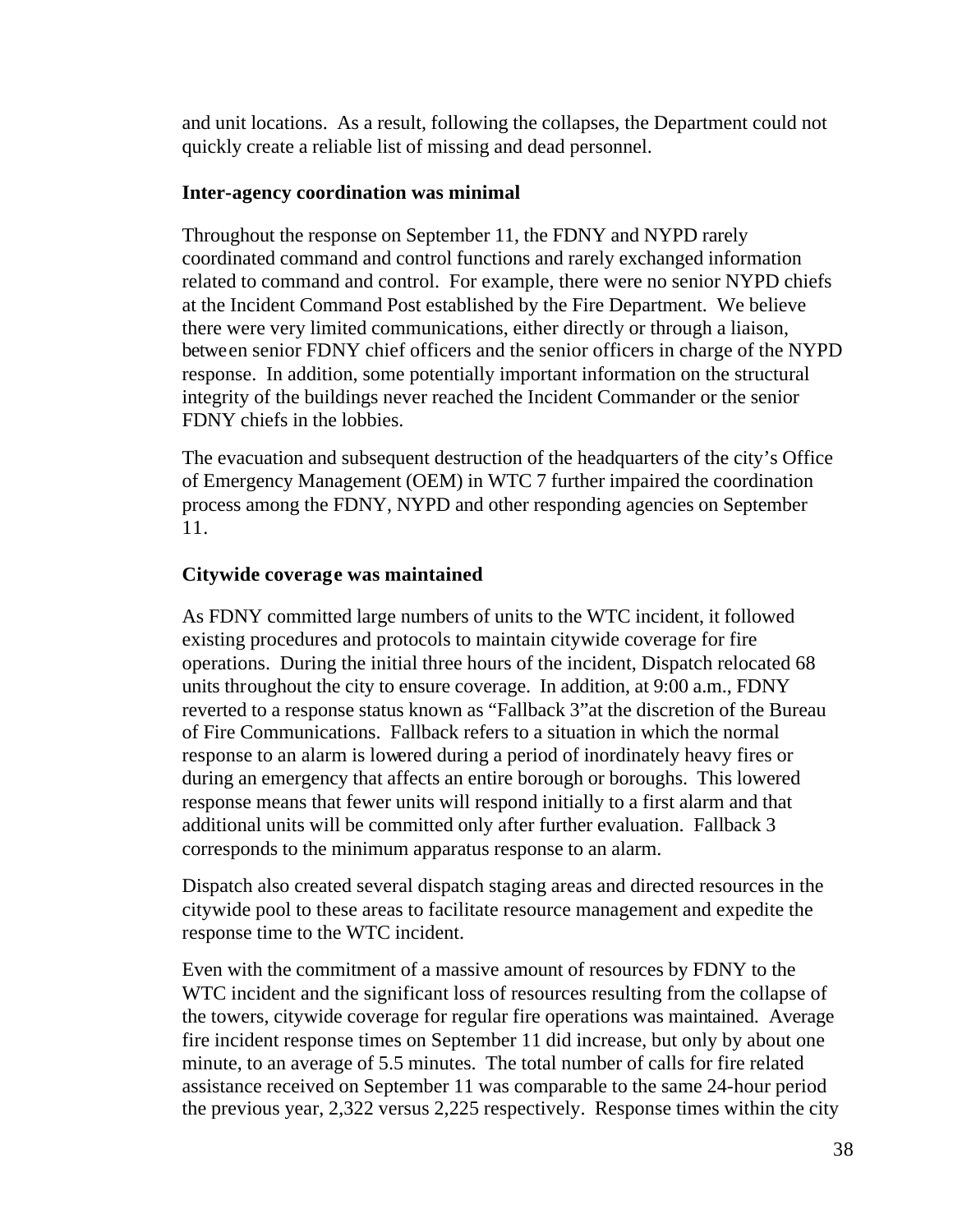returned to normal on September 15 and thereafter. The Bureau of Fleet and Technical Services immediately began repairing apparatus and replacing equipment so that firehouses could be returned to service.

#### **Citywide coverage for special operations was minimal**

While the Department maintained citywide coverage for regular fire operations, it committed nearly all of its special operations units to the incident, leaving the remainder of the city with extremely limited special operations coverage.

Among the special operations units committed were the Hazardous Materials unit (Hazmat), High Rise units, a Field Communications<sup>20</sup> unit, the Mobile Command Center unit, all the Rescue units and six out of seven Squads.21 Citywide Tour Commander 4D ordered Fire Dispatch to keep one Rescue Unit available for the rest of the city. However, that rescue unit contacted Dispatch multiple times asking that it be deployed until Dispatch relented and assigned it to the incident. As a result, prior to the collapses, all rescue units had deployed to the World Trade Center (see Exhibit 10).

The FDNY has just one Hazmat Unit, which was committed to the World Trade Center. Had there been another hazardous material incident in the city, terroristrelated or not, the Department's ability to respond would have been minimal. The one Squad that was left in reserve would have been able to carry out some hazmat tasks but not a prolonged, large or complex operation in the absence of the equipment, capabilities and specialized supervision of the Hazmat unit.

In addition, post-collapse, the FDNY's Marine Division was the primary source of water for all fire fighting activities on the west side of lower Manhattan. The pumping capabilities of the boats on September  $11<sup>th</sup>$  and on succeeding days were below design capacity due to mechanical problems. A privately owned boat provided much additional pumping capacity.

<sup>&</sup>lt;sup>20</sup> The Field Communications unit that was deployed and later destroyed was the Department's spare; the primary vehicle was out of service for maintenance reasons. Normally only one unit is on duty at any one time.

 $^{21}$  A Squad is a specially trained and equipped engine company with expertise in hazardous materials, rescue and other special operations capabilities.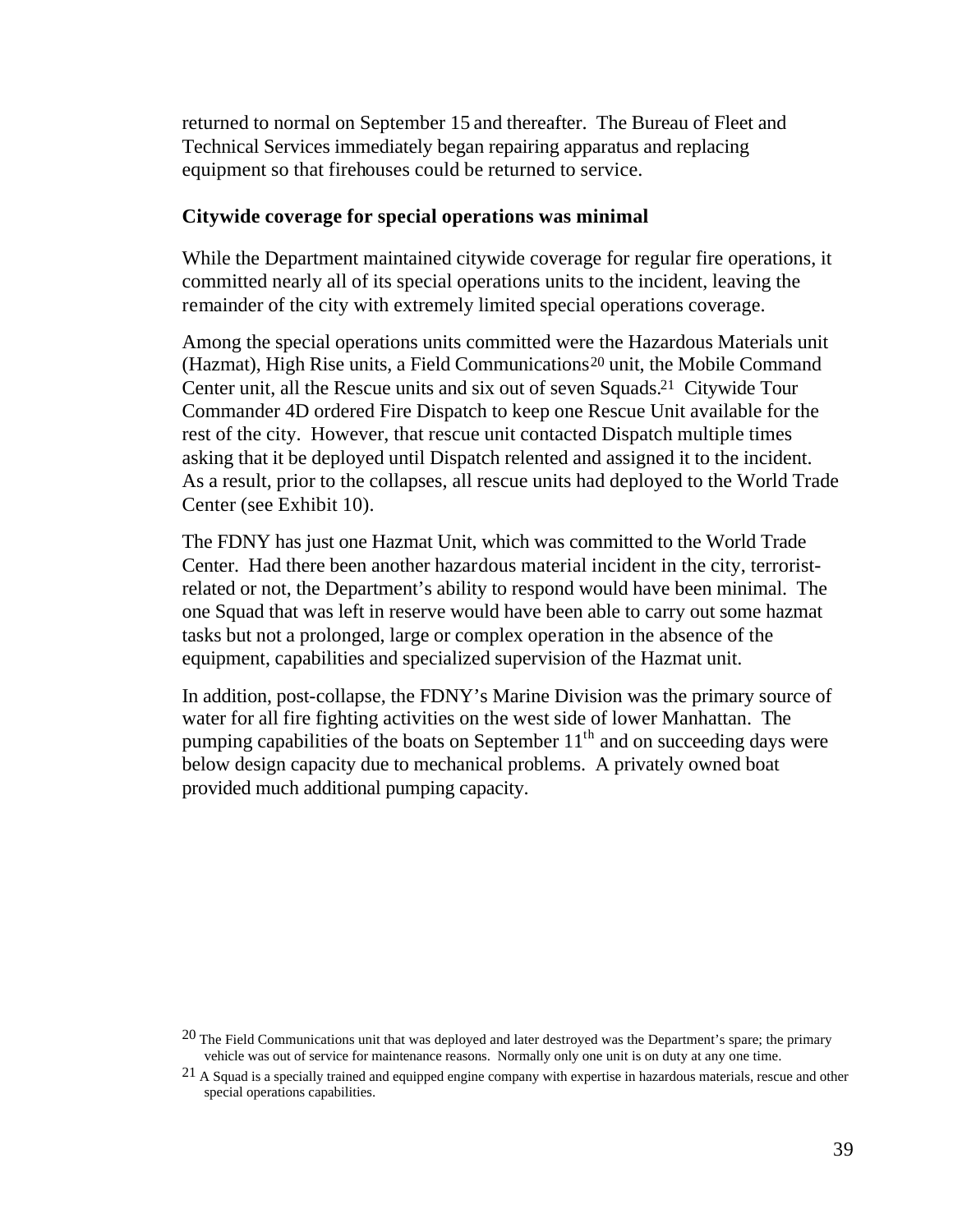## **PLANNING AND LOGISTICS**

During the FDNY response on September 11, officers were not selected to coordinate planning or logistics functions<sup>22</sup> on a dedicated basis (see Exhibit 11 for the planning and logistics timeline).

In accordance with usual FDNY practices, we believe that, before the collapse of WTC 2, the Incident Commander carried out needs assessment and resource tracking functions, with the assistance of Field Com. Personnel at the Incident Command Post were assigned tasks as needed to support the response in these areas.

However, the Incident Commander and the chief officers responsible for the operations posts were required to make decisions on these matters lacking some important information, including: reliable intelligence, media reports, aerial video coverage, or verbal reports from helicopters on the condition of the towers and traffic. After the buildings collapsed, planning and logistics requirements grew well beyond anything FDNY had experienced before.

For instance, the logistics required to support the search, rescue, and recovery operations after the collapses were massive and unprecedented for the FDNY. Our interviews suggest that the distribution of equipment (e.g., radios, selfcontained breathing apparatus) may not have been adequately managed and tracked on the afternoon and evening of September 11, and as a consequence, equipment was not utilized or was lost.

In the days immediately following September 11, planning and logistics improved significantly. On September 15, a dedicated Battalion Chief was assigned as the planning chief for the incident. In addition, the U.S. Department of Forestry Incident Management Teams (IMTs), who arrived on September  $13<sup>th</sup>$ , and the U.S. Army Corps of Engineers provided assistance with traditional planning functions and documentation. These included creation of sector logs, which are a recording of all events and actions that took place in a given sector each day. IMTs also helped create incident action plans, which outline the response plan and the resource requirements for the next 24 hours. The presence of the IMTs supplemented the FDNY's resource allocation and site mapping capabilities and enabled it to substantially improve coordination among various agencies and other parties operating at and around the incident site.

In addition, after September 11, IMTs, along with the city's Office of Emergency Management, construction companies and private donors, aided with logistics

<sup>&</sup>lt;sup>22</sup> Incident planning includes determining resource requirements and managing information flow. Logistics includes managing the deployment and tracking of supplies and equipment.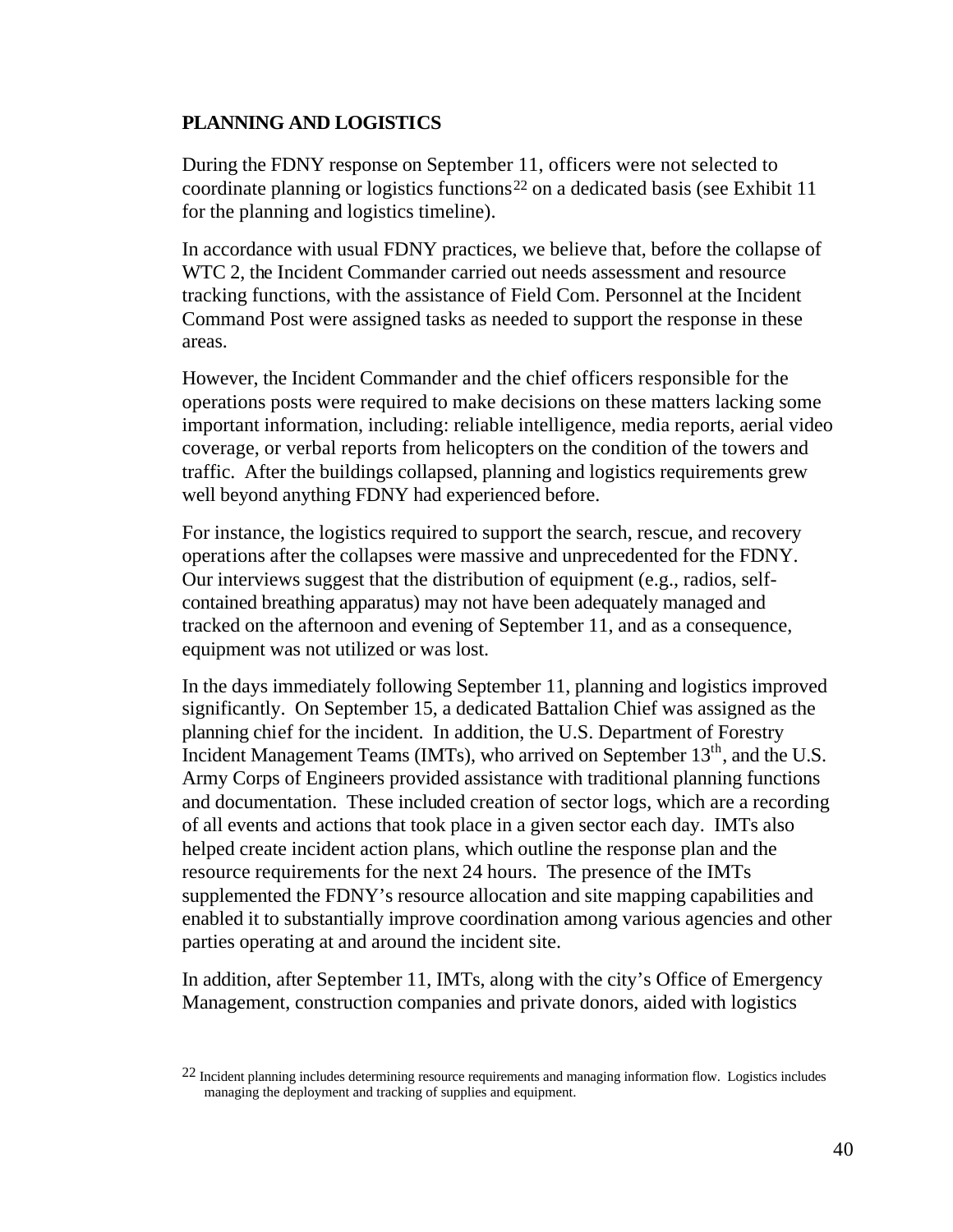coordination. An FDNY Deputy Chief was assigned as the logistics chief on September 18. Thereafter, he was responsible for leading a team to manage the logistics requirements of the incident and for addressing any safety issues. Early in October, an additional dedicated deputy chief assumed overall safety responsibilities for the site, including managing the safety officers who were already operating there. This enabled the separation of logistics and safety responsibilities.

## **FAMILY AND MEMBER SUPPORT SERVICES**

The Fire Department has a proud tradition of supporting its members and their families when members are injured, killed, or missing. The procedures used by the FDNY to notify families that loved ones had been injured or killed, and the type and level of post-incident counseling and support given to members and families have changed over the years. However, the Department has always provided honorable, personal, and deeply felt support to its members and their families in the most difficult moments.

Faced with an unprecedented number of casualties on September 11, the Department had difficulties providing the appropriate level of support and care to its members and their families in a consistent way.

In the aftermath of the collapse of the towers, several factors made it extremely difficult for the Department to create an accurate list of personnel missing or deceased. For one thing, there was a lack of accurate records on who responded and where they were. In addition, many firefighters remained on site to help the search and rescue operation. And, the Department did not have a complete, accurate personnel notification database with records of whom to contact in case of death or injury to a member.

As a result, the Department could not provide reliable information to families immediately after the incident. There were substantial delays in notifying family members of the loss of loved ones, and the procedures to notify families varied over time, ranging from visits by retired chiefs to phone calls from the site.

The Department set up on-site counseling services for firefighters and, within a week, established remote counseling locations in Manhattan, Queens and Staten Island. However, the magnitude of the incident and the ensuing counseling needs overwhelmed the infrastructure of the Department's Counseling Services Unit. The unit's challenges at the time included evaluating, pre-screening and securing funding to pay for counselors.

Over the past several months, the Department has started to formalize several processes it developed in response to the counseling and support needs of members and their families. For example, in January, the Commissioner